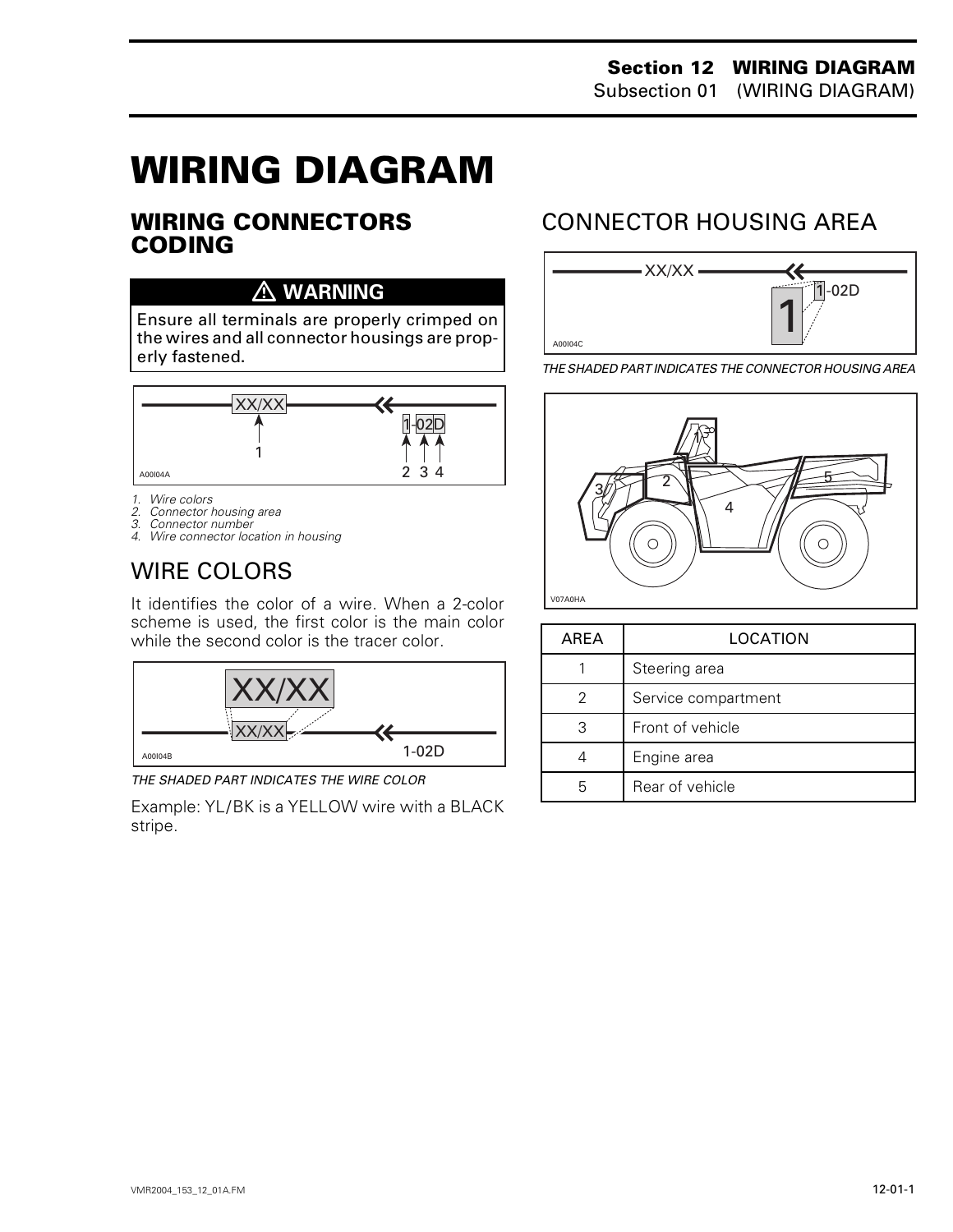#### **Section 12 WIRING DIAGRAM**

Subsection 01 (WIRING DIAGRAM)

## CONNECTOR NUMBER

It represents a connector number in the given area. If there are many connectors in the same area, it helps identify which wire is in which connector.



*THE SHADED PART INDICATES A CONNECTOR NUMBER*

### CONNECTOR LOCATION IN **HOUSING**

This is the wire position in the connector. The number or letter given refers to the physical identification stamped on the connector.

NOTE: However, if no letters or numbers are indicated on the connectors, see the connector chart at the end of the OVERVIEW section for proper connector locations.



*THE SHADED PART INDICATES THE CONNECTOR LOCATION IN HOUSING*



*TYPICAL*